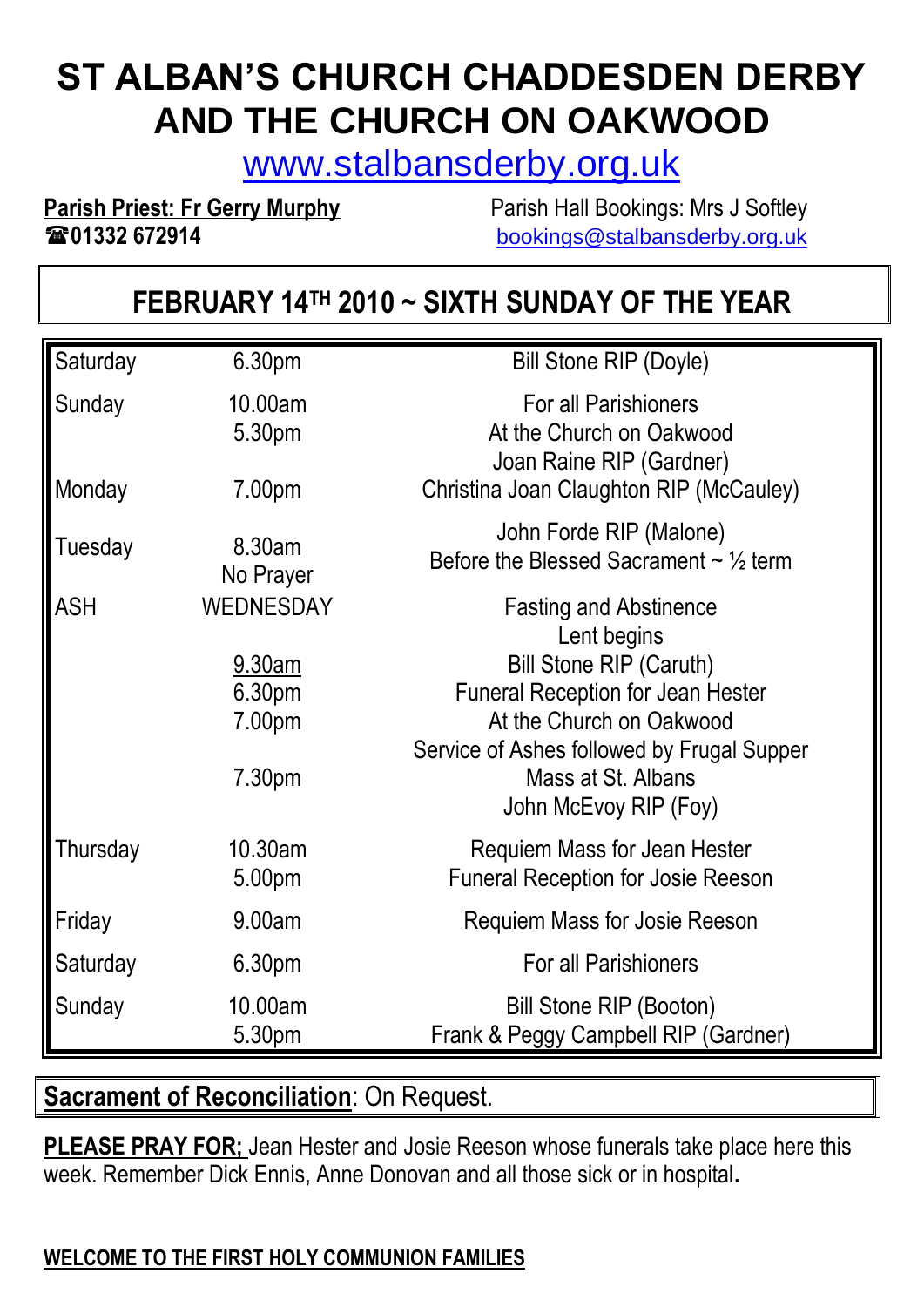About 30 Families with their children will be enrolled in the preparation at 10am Mass this Sunday. The children will lead the procession at the beginning of mass; two of their parents will welcome us all and then the children will introduce themselves to us. There will be some special prayers led by the parents and then by the whole congregation. Please make everyone welcome! The next childrens' session will be Sunday February 28<sup>th</sup> at 10am. The next parents' session when we shall look at First Reconciliation is Tuesday March 2nd at 7.30pm

## **ST BENEDICT SCHOOL ADMISSION ARRANGEMENTS 2011 ~ 2012**

"The proposed admission arrangements for the school year 2011-2012 are now available for consultation. A copy is available from the school, please contact our Admissions Officer, Jean Sands or at [www.saintben.derby.sch.uk](http://www.saintben.derby.sch.uk/)

Copies of the arrangements for most diocesan schools can also be found at: [http://www.derby.qov.uk/ChilldrenSchoolsFamilies/SchoolsLifelongLearning/GeneralInfo/Admissions/admi](http://www.derby.qov.uk/ChilldrenSchoolsFamilies/SchoolsLifelongLearning/GeneralInfo/Admissions/admissionsconsultation.htm) [ssionsconsultation.htm](http://www.derby.qov.uk/ChilldrenSchoolsFamilies/SchoolsLifelongLearning/GeneralInfo/Admissions/admissionsconsultation.htm)

Comments on these arrangements should be addressed to the Clerk to Governors at the school, Mrs Ruth Darby. The consultation period ends on Monday 1 March, 2010."

#### **CHURCH CLEANING**

Thank you to our five teams of church cleaners. Sadly they have just become four because of Bill Stones' recent death. We thank them all and especially Marie for their good work. There's a new rota available.

#### **PARISH COUNCIL MEETING**

This Tuesday, February 16<sup>th</sup>, at 7.30pm in the Parish Centre.

#### **REFLECTIONS FROM COPENHAGEN SUMMIT**

In December Celia Deane-Drummond, our theological accompanier, travelled to Copenhagen to be present at the UN negotiations on climate change. The CAFOD delegation was present to put pressure on the representatives of developed countries to try and secure a fair and binding agreement at the negotiations. Celia attended an ecumenical service held in the Lutheran cathedral in Copenhagen which featured a finale of a 'Ring of Bells', where the bells rang 350 times in unison, symbolising the global target of 350 parts per million of carbon dioxide in the atmosphere, which is considered to be the safe upper limit needed to avoid irreversible damage from climate change. This ecumenical service brought together different Christian denominations in a united front and the Archbishop of Canterbury gave a moving address. The real problem, he said, was that of fear and the way to deal with that fear is to recognise God's love among all people of faith.

Celia commented: "I think he put his finger on something crucial at this Summit. If fear rules, fear related to self-interest or narcissistic national interests, then no global agreement will be possible." At first sight, it seems that fear may have won in the accord that came out of the summit, but although we ' did not get the fair and binding agreement that we were looking for, we must not lose hope that climate justice is possible. For more information visit the CAFOD website cafod.org.uk/take-action/climate.

## **YOUNG PEOPLE'S PILGRIMAGE TO LOURDES.**

As part of the Diocesan Pilgrimage to Lourdes, young people travel out with their Catholic schools and the youth service to spend time serving members of the whole diocesan family.

If you are in, or have just left, school years 11,12 and 13 in July 2010, are not in a Catholic school and want to come, the youth service runs a group just for you. We travel out with all the schools 18 - 25th July. For more details and forms, contact fr.ioe@ndcys.com or tom@ndcys.com or 01773 852044. Or look on the youth service website; www.ndcys.com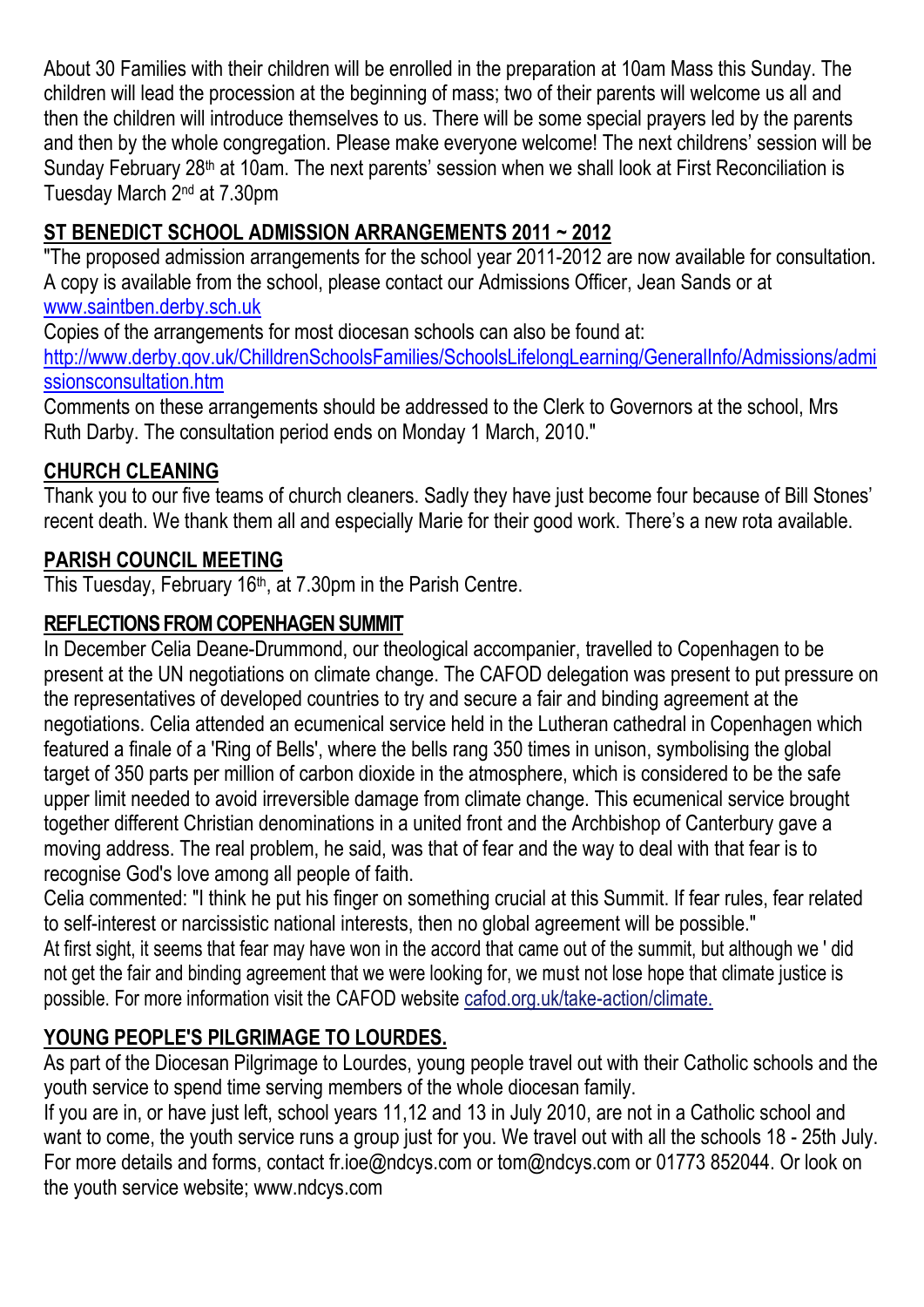#### **EUCHARISTIC MINISTERS**

Renewal Day Saturday 6 March at St Mary's Parish Centre 10am-3.30pm with Fr Ken O'Riordan, invitation forms from the Diocesan website or e-mail annazimandi@talktalk.net (payment £3 on the day).

#### **CONFIRMATION PREPARATION**

Thanks to our candidates for especially joining us at 10am Mass last Sunday. We are inviting them to the Church on Oakwood next Sunday, February 21st, at 5.30pm mass.

#### **200 CLUB WINNERS FOR FEBRUARY**

£250 No. 33 Mrs Measures £30 No 110 Mrs Congiu £20 No.107 Mr Reid. Thank you all

#### **LENT ~ "GIVE IT UP"CAMPAIGN**

The Cafod group met last week and decided how we would support the "Give it up" Lenton Campaign. Someone will speak about it at the end of each mass next weekend ~ there will be envelopes, leaflets and boxes available.

**COLLECTIONS:** Last week £753.80; plus ~ £172 standing orders. Thank you all.

**COUNTERS NEXT WEEK** ~ Apologies because I've been reading the 2009 rota!

Shaun and Di Reid

**READERS NEXT WEEK OAKWOOD ~** Allan & Dawn

**WELCOMERS NEXT WEEK** 6pm Cheryl Shanks 10am Cecilia Lewis & Angela Fairbrother

Do Something Rewarding! **Volunteer** Make Friends 'Bring Communities Together Have Fun! Youth Volunteers wanted aged 16-25 Everyone Welcome Can you make a difference in your community? You can now!!! Bringing representatives of different faiths and beliefs together; taking on an active role in OUR Community. The next Inter-Faith Youth Forum Meeting, Tuesday 23 February 2010 at the Multi-Faith Centre 6-8pm Religious Diversity Training Saturday 20 February 2010 at the Multi-Faith Centre 10-4pm Please inform the Centre your attendance. Empowering Young people through volunteering! inspiring a million 'more young www.lmprovingsupport.orguk/volunteering Contact Multi-Faith Centre at the University of Derby [www.multifaithcentre.org](http://www.multifaithcentre.org/) [Philip@multifaithcentre.org](mailto:Philip@multifaithcentre.org) via facebook search: multifaith Centre or telephone Derby 01332 5912857/ 07769225439